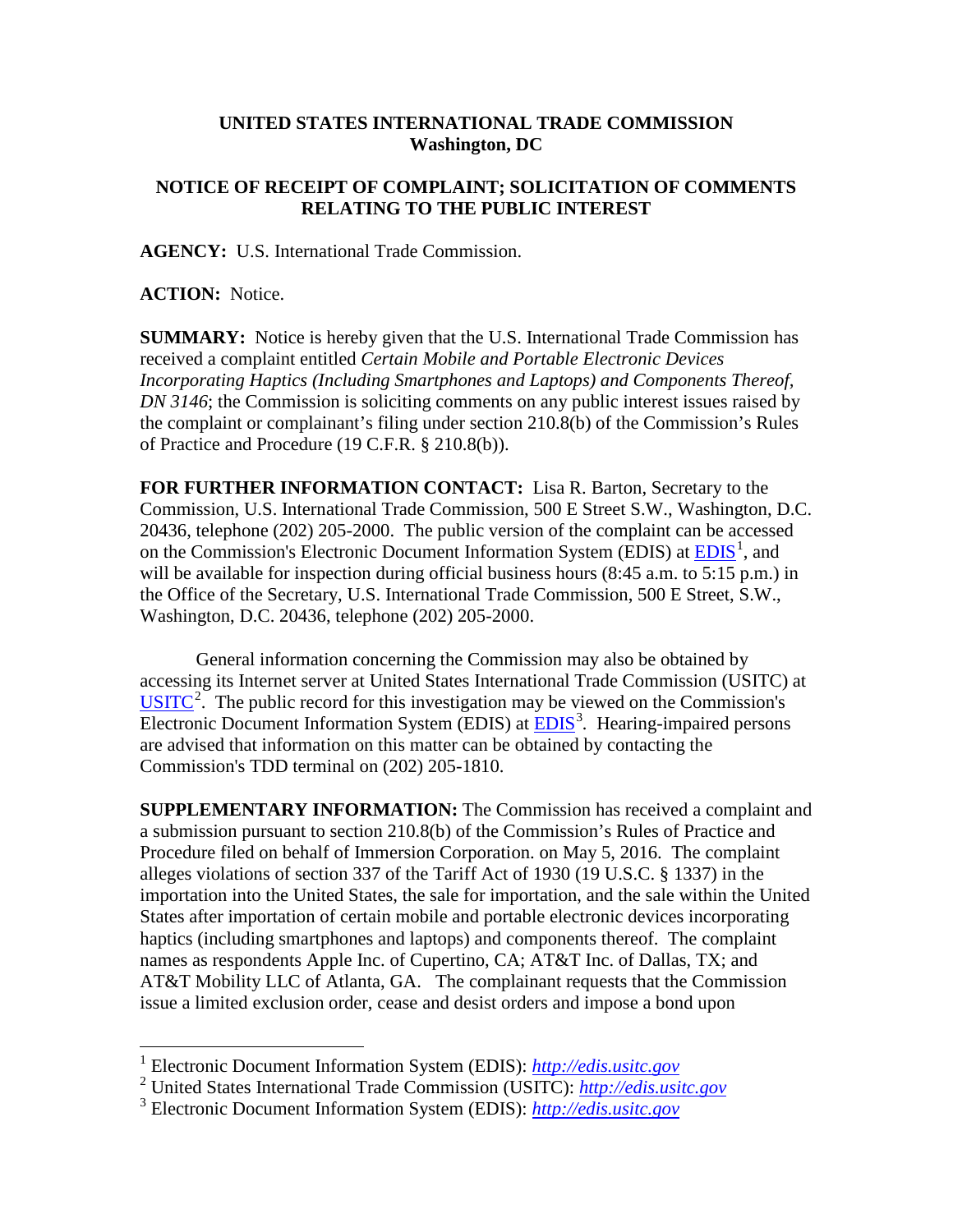respondents' alleged infringing articles during the 60-day Presidential review period pursuant to 19 U.S.C. § 1337(j).

Proposed respondents, other interested parties, and members of the public are invited to file comments, not to exceed five (5) pages in length, inclusive of attachments, on any public interest issues raised by the complaint or section 210.8(b) filing. Comments should address whether issuance of the relief specifically requested by the complainant in this investigation would affect the public health and welfare in the United States, competitive conditions in the United States economy, the production of like or directly competitive articles in the United States, or United States consumers.

In particular, the Commission is interested in comments that:

- (i) explain how the articles potentially subject to the requested remedial orders are used in the United States;
- (ii) identify any public health, safety, or welfare concerns in the United States relating to the requested remedial orders;
- (iii) identify like or directly competitive articles that complainant, its licensees, or third parties make in the United States which could replace the subject articles if they were to be excluded;
- (iv) indicate whether complainant, complainant's licensees, and/or third party suppliers have the capacity to replace the volume of articles potentially subject to the requested exclusion order and/or a cease and desist order within a commercially reasonable time; and
- (v) explain how the requested remedial orders would impact United States consumers.

Written submissions must be filed no later than by close of business, eight calendar days after the date of publication of this notice in the *Federal Register*. There will be further opportunities for comment on the public interest after the issuance of any final initial determination in this investigation.

Persons filing written submissions must file the original document electronically on or before the deadlines stated above and submit 8 true paper copies to the Office of the Secretary by noon the next day pursuant to section 210.4(f) of the Commission's Rules of Practice and Procedure (19 C.F.R. § 210.4(f)). Submissions should refer to the docket number ("Docket No. 3146") in a prominent place on the cover page and/or the first page. (*See* Handbook for [Electronic Filing Procedures](http://www.usitc.gov/secretary/fed_reg_notices/rules/handbook_on_electronic_filing.pdf), *Electronic Filing Procedures*<sup>[4](#page-1-0)</sup>). Persons with questions regarding filing should contact the Secretary (202-205-2000).

 $\overline{a}$ 

<span id="page-1-0"></span><sup>4</sup> Handbook for Electronic Filing Procedures:

http://www.usitc.gov/secretary/fed\_reg\_notices/rules/handbook\_on\_electronic\_filing.pdf